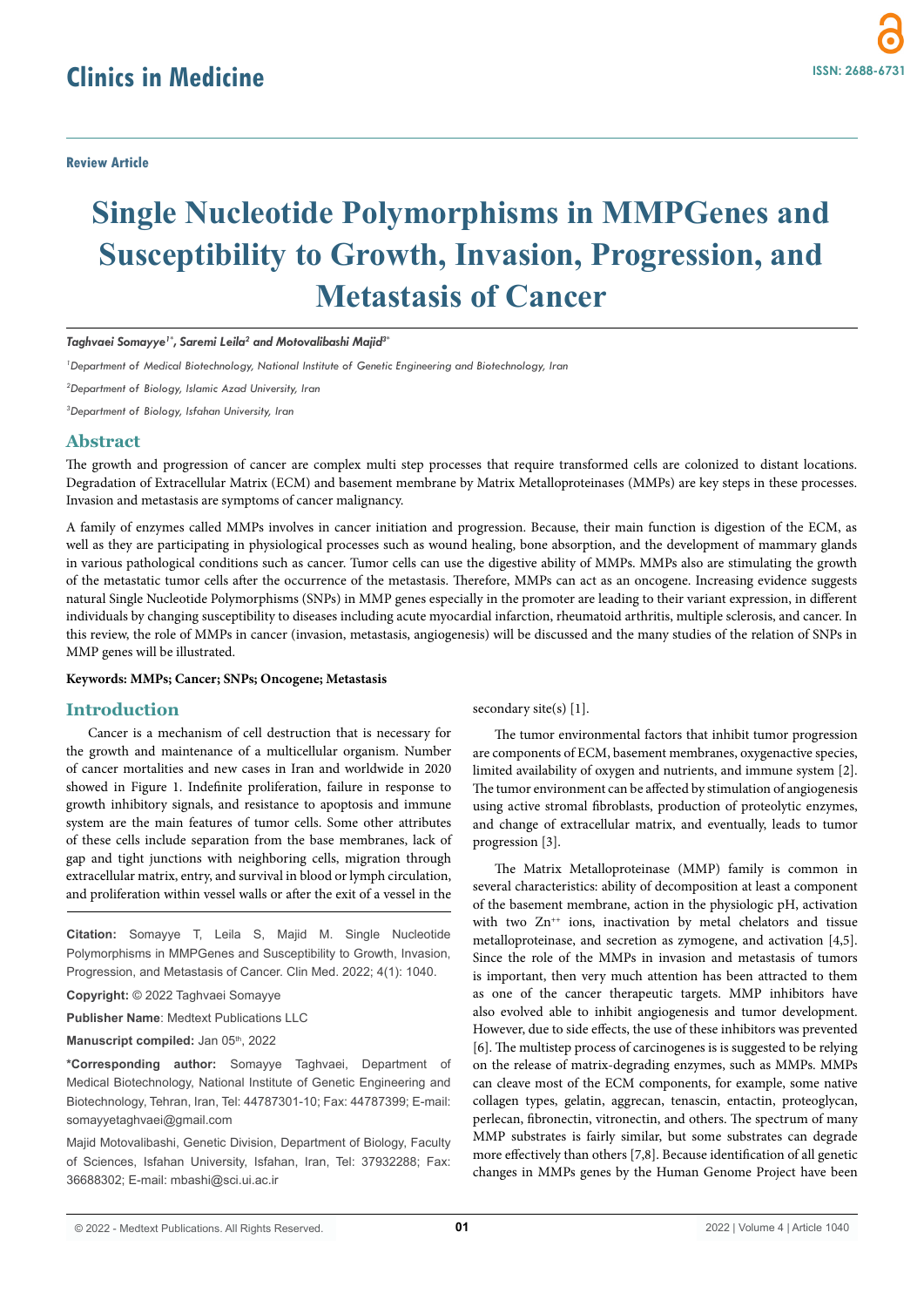

led to the identification of MMP genes, therefore this review is an overview of concepts of cancer, the role of MMPs, and their Single Nucleotide Polymorphisms (SNPs) in the stages of cancer including angiogenesis, invasion, and metastasis. As those results of researches were approved. It should be noted that this review tries to recapitulate the most genetic variations in MMP genes.

## **MMPs**

MMPs are a family of calcium and Zinc dependent endopeptidases and were produced from the reproduction of an ancestral gene and evolutionary branching [9]. Most of the MMP genes are placed on various chromosomes, but the MMP1-3-7-8-10-12-13-20, and 27 are located at position 11q22.2-22.3. The MMP family is classified into gelatinases (MMP-2 and MMP-9), collagenases (MMP-1, MMP-8, MMP-13, and MMP-18), matrilysins (MMP-7, and MMP-26), stromelysins (MMP-3, MMP-10, and MMP-11), membrane-type MMPs (MMP-14, MMP-15, MMP-16, MMP-24, MMP-17, and MMP-25), and others (MMP-12, MMP-19, MMP-20, MMP-21, MMP-23, MMP-27, and MMP-28) [10].

The MMP substrates include growth factors, binding proteins, their receptors, cell adhesion molecules, chemokines, cytokines, apoptotic ligands, angiogenic factors, chemokine molecules, proteinase inhibitors, and clotting factors [11,12]. The MMPs are involved in the physiological and pathological processes including embryonic development, ovulation, wound healing, heartfailure, arthritis, atherosclerosis, periodontal disease, bonechanges, and especially cancer [13,14]. Most MMPs expression in tissues is often low and induces during ECM changes, which may increase cell proliferation, invasion, and metastasis by stimulating angiogenesis or cancer progression. Therefore, it is not surprising that increased MMPs levels were observed in numerous cancers [15,16]. Membrane tissue 1-matrix metalloproteinase (MT1-MMP) is involved in the

physiological and pathological changes of the ECM, cell migration, invasion, activation of MMP-2, MMP-13, and MT4-MMP, and activation of growth factors particularly Vessel Endothelial Growth Factor (VEGF), tumor growth, enlargement of blood vessels, and lung metastasis. Expression of MT4-MMP in breast cancer, prostate cancer, and gliomas cancer has been identified. Initial studies have shown the role of MT1-MMP and MT4-MMP in the initial growth and the metastasis of cancer (lung) [17].

Several *in vitro* studies have been demonstrated that cleavage of particular substrates by MMPs can directly affect tumor growth. These substrates contain pro-forms of growth factors as Transforming Growth Factor (TGF)-β and inhibitory proteins of growth factor as Insulin-like Growth Factor Binding Proteins (IGFBPs) which one of those has been indicated *in vivo* to have a relationship with tumor growth [18]. Different research results are showing single nucleotide polymorphisms in MMP genes especially, MMP-1, 2, 3, 7, 8, 9, 12, 13, 14, 15, 17, 20 relate to susceptibility, invasion, and metastasis of different cancers such as breast, gastric, lung, ovarian, stomach, gallbladder, ovarian, colorectal, oral, renal, salivary, prostate, tongue, endometrial, esophageal, nasopharyngeal, melanoma, thyroid, pancreatic cancers, and etc. that is indicating a striking role of MMPs in cancer.

**Structure of MMPs:** MMP proteins consists of at least three homologous domains. The first domain is a signal peptide required for protein secretion. The second domain is propeptidase domain that comprises a consensus cysteine-switch sequence and is responsible for the activation of MMP enzymes. The third domain is the catalytic domain containing the consensus sequence of zinc-binding and is needed for the proteolytic action. The amino-terminal signal peptide is composed of 17-29 amino acids which is necessary for targeting the enzyme to the endoplasmic reticulum and Golgi complex for the later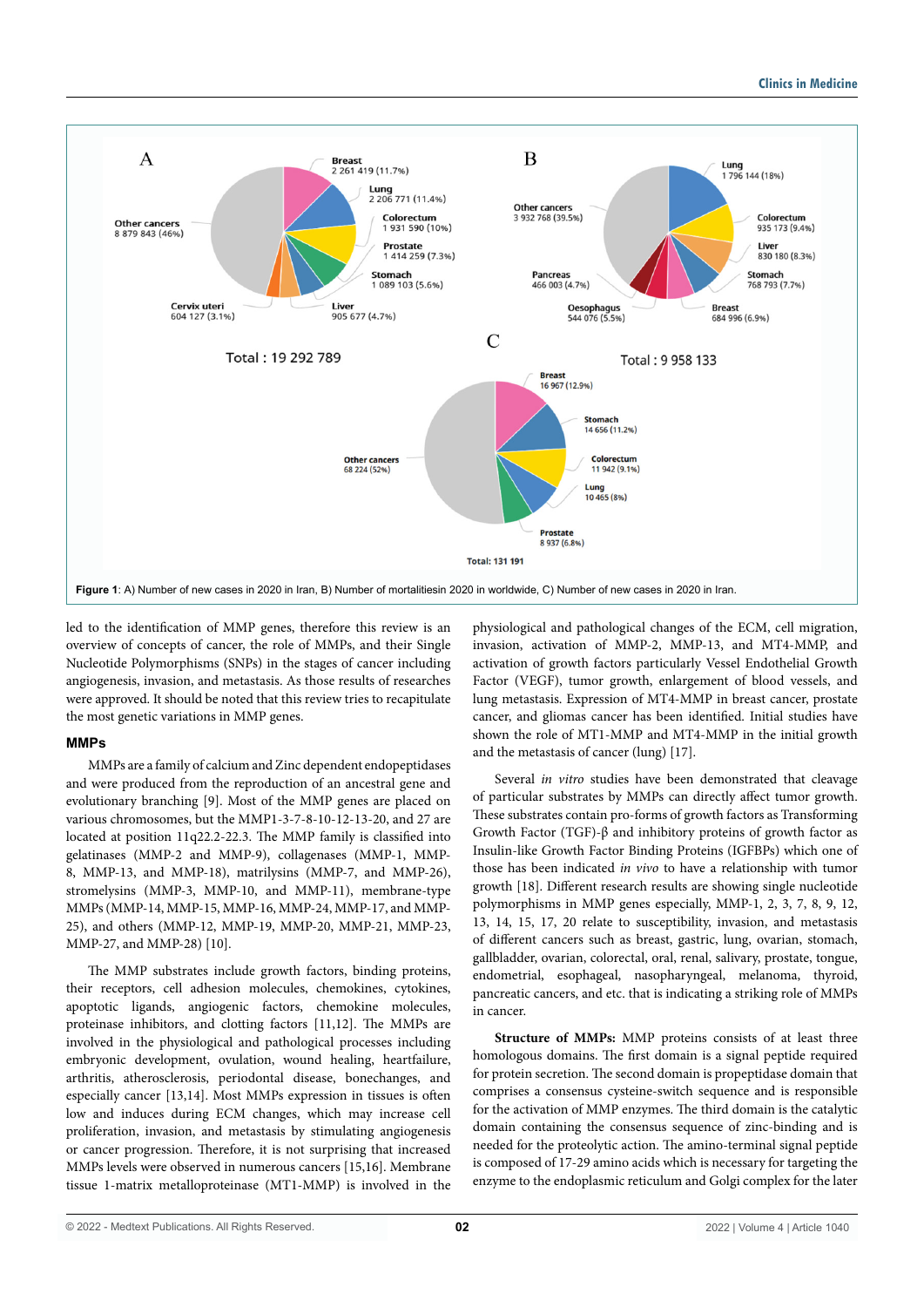excretion out of the cell [19].

**Regulation of MMPs:** The catalytic activity of MMPs is controlled at four main levels, including gene expression through transcriptional and post-transcriptional mechanisms, extracellular localization and cell or tissue type of MMP release, zymogen activation by pro-domain removal, and inhibition by specific and non-specific inhibitors, e.g. Tissue Inhibitors of Matrix metalloproteinases (TIMPs) and a 2-macroglobulin, respectively [20]. Active MMPs can regulate the global proteolytic potential by degradation of inhibitors or inactivation of other proteases and activation of zymogen [21].

MMP-7 is capable cleavage of the cell surface non-matrix substrates such as F as ligand, E-cadherin, and Tumor Necrosis Factor (TNF), which are key players in signal transduction, cell-cell adhesion, and apoptosis [22]. MMP-7 also cleavages IGFBP and Heparin Binding-Epidermal Growth Factor (HB-EGF) which their effects result inmitogenic increase and cell disorganization and cause epithelial to mesenchymal change and cancer progression [23].

At transcriptional level, the MMP expression is performed by multiple mechanisms [24]. While its regulation is carried out by transcription factors, including basic Fibroblast Growth Factor (bFGF), Epidermal Growth Factor (EGF), Tumor Growth Factor (TGF), cytokines (IL-4,and IL-10), steroid hormones, the cell-cell, cell-matrix interactions, oncogenes, and tumor promoters [25].

MMPs are involved in the early stages of tumor growth, regulating the of cell growth, apoptosis, and the vessel formation through a diverse group of receptors other than components of the ECM including growth factors binding proteins, pro-growth factors, tyrosine kinase receptors, cell attachment molecules, and other proteinases [26-29]. MMPs in cancer tissues unlike normal tissues are increased and, in most cases, they are associated with poor survival. The role of MMPs in invasion and metastasis first reported in melanoma, and the tumor cells have been recognized as source of MMPs. However, increasing evidences has been indicated that most of the normal cells express detectable levels of MMPs [30]. Tumor inflammatory cells and stromal fibroblasts in tumor tissue induce the production of MMPs from the surrounding cells by producing of cytokines and proteins [31]. Stromal cells have also been suggested to express MMPs [32].

#### **Angiogenesis**

Angiogenesis includes the growth of endothelial cells and digestion of vascular endothelial old basement membrane, the formation of a cavity, penetration and migration, proliferation, and maturation of endothelial cells for formation of a capillary bed. Studies have established the expression of MMPs in this capillary network. Several growth factors can promote MMPs, which are containing cytokines and growth factors, with the activation of zymogen forms, and VEGF, through stimulation of neovascularization [33-35].

Angiogenesis is beginning with the releasing of factors eg VEGF, bFGF, and TNF from inflammatory cells, mast cells, macrophages, and tumor cells. After binding to specific receptors on cell surfaces and endothelial cell activation are leading to the induction of cell proliferation, enhanced expression of cell adhesion molecules (e.g. integrin), MMPs secretion, and enhanced migration and invasion. It has also observed an imbalance between proangiogenic and antiangiogenic factors in some early malignant cancers, even before the malignant status [36].

VEGF, akey angiogenic driver, not only stimulates proliferation

and migration of endothelial cells but also activates passive MMPs. VEGF also activates MMPs and affects the activity of TIMPs, for instance, the activation of MMP-2 and MMP-9 by MMP-7 [27] and the activation of MMP-1, 8, 9, 13 by MMP-3 [37].

Tumor metastasis is essential to angiogenesis, and without this process, the tumor can grow only 1 mm<sup>3</sup> to 2 mm<sup>3</sup>. Besides, tumors with higher angiogenic cells have higher ability of metastasis and invasion. MMP-13 also increases the bioavailability of VEGF. MMP-3, and MMP-7 increase cell proliferation and angiogenesis by separation of HB-EGF. MMP-9 also enhances invasion and angiogenesis with the activation of TGF-β. MMP-9 and MMP-13, because of the release of VEGF from the ECM, are the main factors in the promotion of tumor angiogenesis. With the production of inhibitors such as endostatin, angiostatin, and neostatin, MMPs can prevent angiogenesis and most MMPs have opposite functions in tumorigenesis [38,39].

#### **Invasion**

Degradation of the ECM and the basement membranes by cancer cells are main processes in the invasion. Three types of enzymes namely MMPs, serine proteinases, and cysteine proteinases degrade efficiently the ECM. MMPs with malignant phenotypes are joined because invitro evidences have shown that malignant tumors can degrade collagen and MMPs have this character [36].

Invasion allows cancer cells to enter the blood stream or lymph system, to reach distant organs and form secondary tumors. Invasion and metastasis not only occur in cancer but also happen during fetal development and in non-cancerous diseases [40]. The ability of tumor cells for detachment from tumor and migration depends on the differentiation degree and lack of adhesion of cell-cell is a characteristic of malignant tumors. Obstruction of differentiation and lack of cell-cell adhesion by E-cadherin lead to releasing tumor cells to invasion and metastasis and the inhibition of tumor migration is the main stage in the inhibiting metastasis [41]. Tumor invasion is regulated by specific chemokines and many cancers, including, breast, ovarian, prostate, kidney, brain, lung, and thyroid cancers are expressing chemokine receptors to stimulate tumor cell adhesion and to increase endothelial cell growth understress [42]. As well as chemokine scan cause to the secretion of MMPs. Invasion is also increased by separation of E-cadherin by MMP-3 and MMP-7 (MMP-3, 7, 9, and 19) and MMPs are digesting each of the six IGFBP and are increasing their bio-availability and tumor growth [22]. The decreased invasive capacity of tumor cells was observed when the endogenous inhibitors of MMPs known as TIMPs were expressed [18].

#### **Metastasis**

Metastasis is the final step in the progression of metastatic tumors from normal to a malignant state. The limiting step of the metastasis rate is being called growth in the organ [43]. Metastasis is in charge of 90% of human cancer mortality [44]. Clinical observations have been shown that distant metastasis can occur many years after primary tumor resection [45].

Each step of metastasis is necessary, and by an interaction between the tumor cells, the host, and environment is regulated. The formation of the metastasis depends on the invasion of the tumor cells to the surrounding tissues and the formation of the metastatic tumors in the distant organs. Although a large number of cells isolate from the primary tumor and enter to vessel system, their small percentage succeed in making metastasis and the number of metastatic colonies depends on the number of cells that entered blood or lymph circulation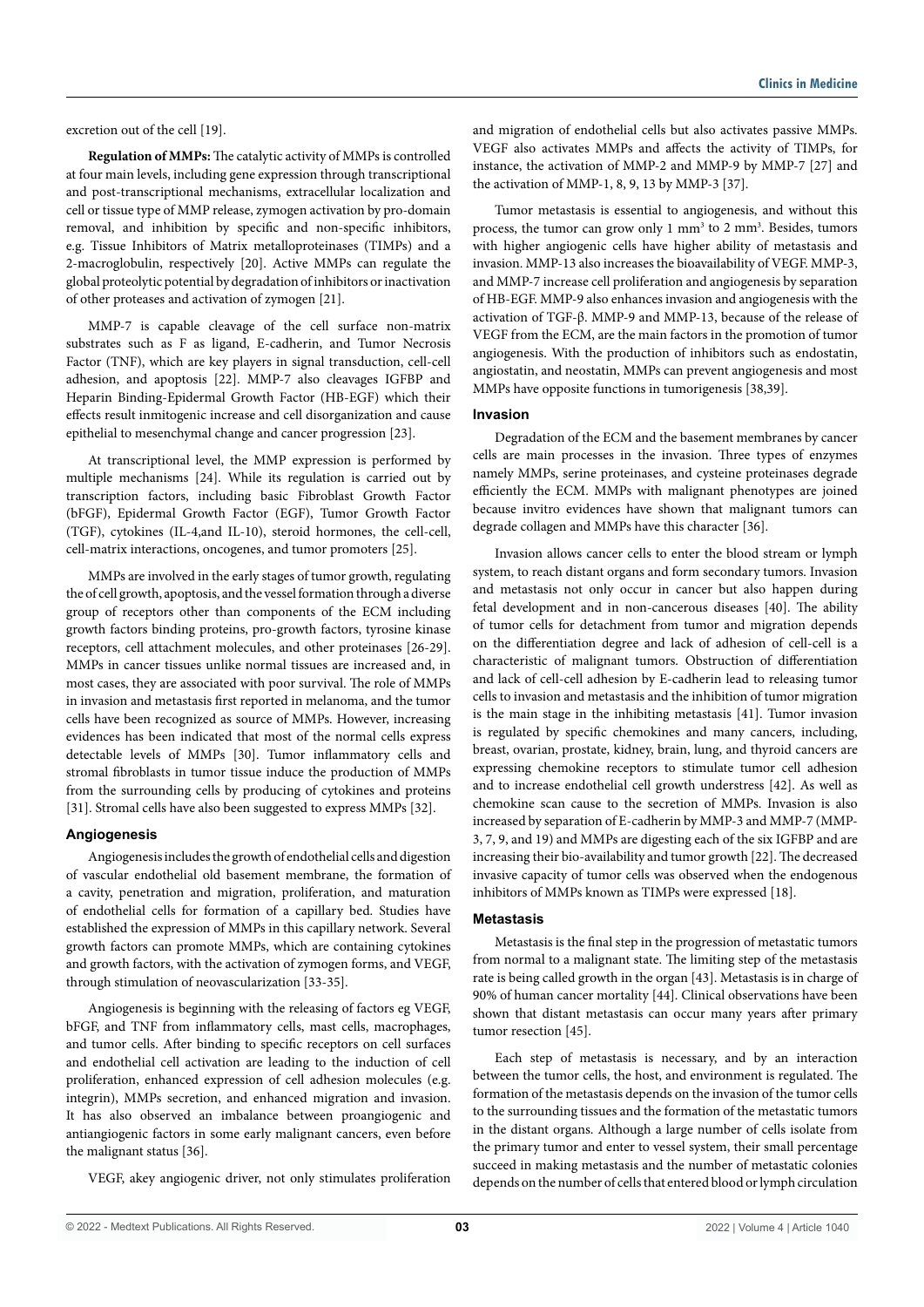[46]. Moreover, some cells enter tumor dormancy therefore, the number of metastatic colonies is lower than expected. The exit of tumor dormancy requires changes in proliferation and angiogenesis [47].

Degradation of the ECM by the MMPs not only may facilitate the metastasis but also may cause the cell growth by releasing the growth factors. Many genes participate in the metastasis and seem the regulation of the expression of these genes that functionally participate in the metastasis can occur in a tissue-specific method with different regulatory genes such as oncogenes and tumor suppressor genes that multiple stages of the specific metastatic phenotype are inducing [48]. Several reports have shown the high expression of MMPs in many cancers compared with normal tissues.

MMP8 reduces metastasis by increasing the cellular adhesion, and the relation of its expression with the reduction of incidence of breast cancer was observed [49]. The high expression of anti-apoptotic effectors such as BCL2, and BCL-XL, and the lack of initial factors of apoptosis path way result in resistance to apoptosis and elevation of metastatic potential. When expressing, metastasis inhibitor genes can inhibit exclusively metastasis but have no effect on other processes, and reduction of their expression through transcription inactivation and Loss of Heterozygosity (LOH) in the tumor cells have been found [2].

## **Anti-cancer therapies targeting MMPs**

TIMPs indicated ability to prevent the function of MMPs and represented selectivity for anti-cancer therapies. TIMP-1 can prevent angiogenesis by the destructive action of MMPs. However, these biological molecules have a restricted half-life when experimented *in vivo* to validate their act as a pharmaceutical factor. Establishing this fact, studies are now centralized ongaining an alternative solution to minimize the role of MMPs in cancerprogression [36].

## **SNPs ofMMP genes and cancer**

Sequence variations including SNPs in the promoter region and the coding region of MMP genes result in their variable expression in different people. SNPs are variations in DNA which were observed in more than one percent of the population of the world. SNPs may change the structure and function of protein through single nucleotide substitution in the coding region of the gene and also the gene expression through changes in the coding and regulatory regions [50]. The study of polymorphisms helps to identify people at risk of disease and to define medical purposes.

The relation of MMP-1 (collagenase-1) with different cancers has been investigated and displayed. A link was shown between 1G/2G (-1607) polymorphism and Colorectal Cancer (CRC) by Kouhkan et al. in Iran and Hinoda et al. in Japan [51,52], hematogenous metastasis of CRC by Sunami et al. in Japan [53], lung cancer by Zhu et al. in United States, Liu et al. and Ma et al. in China, and Scherf et al. in Germany [30,54-56], and breast cancer by Przy by Lowska et al. in Poland, Padala et al. in India, Hughes et al. in United Kingdom, Hojati et al. and Balkhi et al. in Iran [57-61]. Zhou et al. and Hsiao et al. did not also find any relation for breast cancer in China and Taiwan, respectively [62,63]. The positive relation of 1G/2G (-1607) polymorphism with cancer has also been demonstrated in melanoma by Ye et al. in United Kingdom, glioma by Kawal et al. in India, and ovarian cancer by Li et al. in China and Kanamori et al. in Japan [64- 67]. No relation was shown in ovarian cancer by Ju et al. in Korea [68]. Other cancers include gastric cancer by Devulapalli et al. in

India [69], gall bladder cancer by Yan et al. in China [70], oral cancer by Li et al. in China [71], tongue cancer by Shimizu et al. in Japan [72], Prostate cancer by Liao et al. in Taiwan [73], and no relation with prostate cancer by Weng et al. in China [74]. The study by Nikfarjam et al. also found no relation with gallbladder cancer in Iran [75], and the study by Tao et al. Found protective effect of this polymorphism with gall bladder cancer in China [76]. Bialkowska et al. [77], also demonstrated no relation of this polymorphism with lung, colon, and breast cancers in Polish population. Other studies include the carcinogenesis effect of 1G/2G (-1607) polymorphism in endometrial cancer by Nishioka et al. in Japan [78], nasopharyngeal cancer by Nasr et al. in Tunisia and Kondo et al. in Taiwan [79,80], Esophageal cancer by Bradbury et al. in United States [81], and renal cell carcinoma by Hirata et al. in Japan [82].

Positive relations of MMP2-1306 C/T polymorphism were also showed in cancers: head and neck by Fang et al. in China [83], prostate by Srivastava et al. in India [84], breast by Habel et al. in Tunisia, Slattery et al. in United States, and Grieu et al. in Australia [85-87], ovarian by Zhu et al. in China [88], prostate by Weng et al. in China [74], Gastric cardia adenocarcinoma by Miao et al. in China [89], hepatocellular carcinoma recurrence by Wu et al. in China [90], Progression and invasion of CRC by Banday et al. in Kashmiri population, Xu et al. in China, Hesham Mahmoud et al. in Saudi population, Kang et al. in Korea [20,27,91-93], susceptibility to lung cancer by Yu et al. in China [94], Salivary gland cancer by Radunovic et al. in Serbia [95], T-cell Acute Lymphoblastic Leukemia by Lin et al. in China [96], Esophageal cancer by Yu et al. in China [97], and gall bladder cancer by Yan et al. in China and Srivastava et al. in India [70,98]. In the while, Tao et al. [76], showed protection in Asian population (China) for MMP-2. -1306 C/T did not show relation in cancers: oral (by Li et al. in China) [71], colorectal (by Kang et al. in Korea) [93], gastric (by Kubben et al. in Netherlands) [99], prostate(by Adabi et al. in Iran) [100], laryngeal carcinoma (by Liutkevicius et al. in Lithuania) [101], and breast (by Zhou et al. in China) [62]. This polymorphism also significantly protective showed effect in breast cancer by Zhou et al. in China [102].

The carcinogenesis effect of MMP2-735 C/T polymorphism was seen in head and neck carcinoma by Hojihoseini et al. in Iran [103], cardia adenocarcinoma, esophageal squamous cell carcinoma by Li et al. in North China [8], and cervical cancer by Zhang et al. in China [104]. C-1306-C-735 haplotype in the MMP-2 promoter contributes to the risk of the occurrence and metastasis of esophageal squamous cell carcinoma through increasing expression of MMP-2 which was indicated by Yu et al. in China [97]. Also, Zhou et al. [105], showed that C-1306 or C-735 containing haplotypes increase lung cancer risk in China. In the study by Dofara et al. [106], T-1306 and T -735 polymorphisms associated with reduced risk of breast cancer in China, Mexico, and Tunisia. Radunovic et al. [95], also showed MMP-2-1575 G/Apolymorphism has minor importance for salivary cancer in Serbia, and Habel et al. [107], showed which MMP2 (promoter) variants: rs243864(-790 G/A), rs243865 (-1306 C/T), rs243866(- 1575 G/A), and rs2285053 (-735 C/T) also have protective effect in Tunisian women. Kiani et al. [9], also showed MMP-2-1575 G/A polymorphism increases prostate cancer risk in patients with diabetes or in individual smokers in Iran.

Results of the various researches in the world wide have shown -1171 5A/6A MMP-3 polymorphism significantly associates with esophageal squamous cell carcinoma in China [37], lung cancer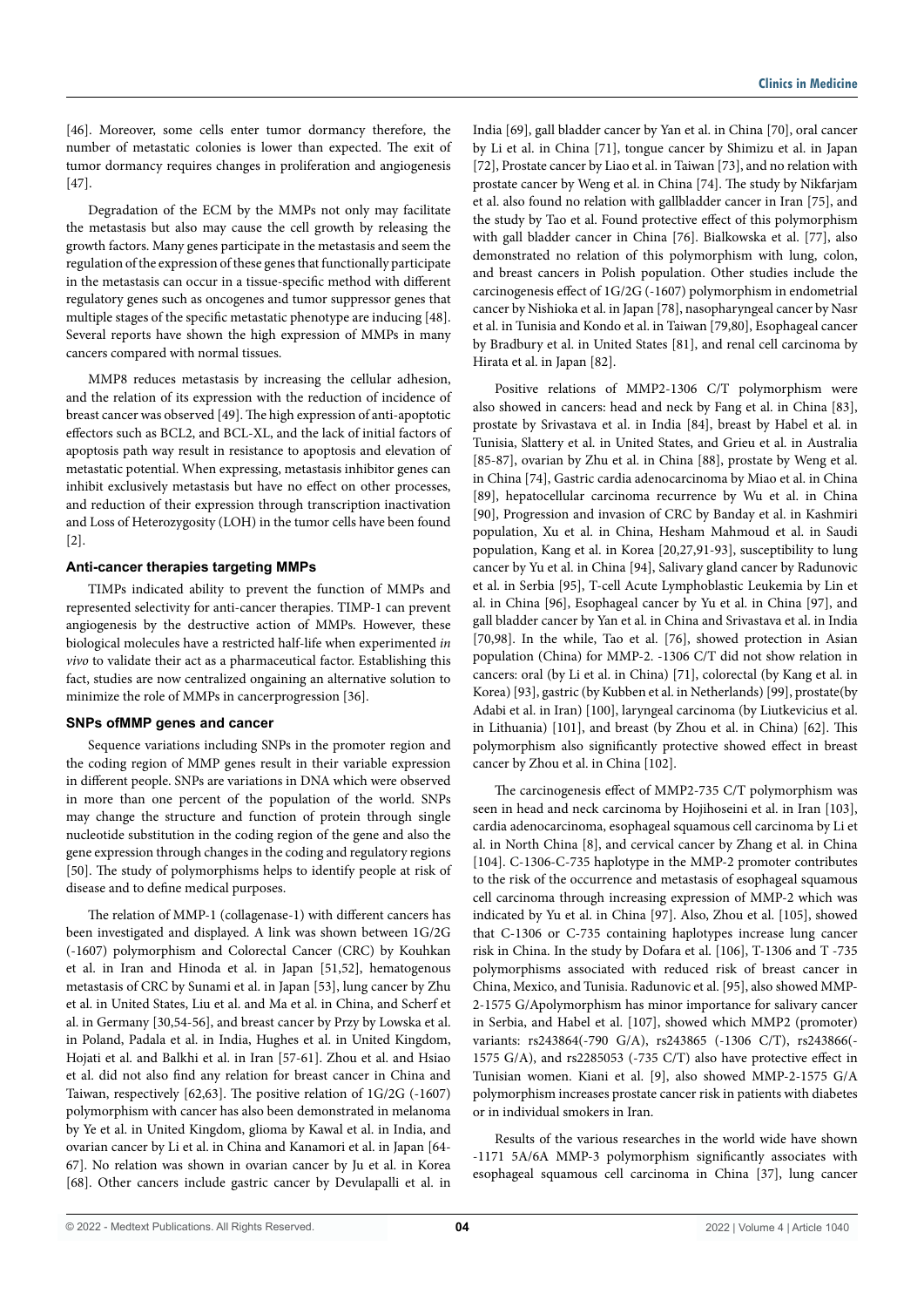in Lebanon and China [108,109], breast cancer risk in Italy [110], growth and metastasis of breast cancerin South India, Italy, Egypt, and Iran [58, 110-112], CRC in Japan and Iran [52,112], and lymphatic metastasis in esophageal squamous cell carcinoma in China [37]. No association was also found in the studies in other worldwide regions in gastric cardiac adenocarcinoma (China) [37], Ovarian (China) [66], Gallbladder (North India) [113], Breast cancer (China) [62], laryngeal carcinoma (Lithuania) [101], and oral (China) cancers [71].

The studies also reported the relationship ofthe-181 A/GMMP7 polymorphism with susceptibility to metastasis of breast cancer by Beeghly-Fadiel et al. in China [114], Prostate cancer by Białkowska et al. in Poland [115], Ovarian cancer by Li et al. and Zhu et al. in China [66,88], Gastric cancer by Kubben et al. in Netherlands and Alakus et al. in Germany [99,116], and glioma by Kawal et al. in India [65]. But this polymorphism protected gallbladder cancer in the Asian population (China) [76], and had no association with bladder cancer in the polish population [117], and with breast, lung, and colon cancers in the Polish population [77]. Other studies include association of -181 A/GMMP7 polymorphism with CRC in Kashmiri and Taiwanese populations [20,118], no association with CRC in a Chinese population [83], and association with CRC in the study by Motovali-Bashiet al. in Iran [119]. MMP-7 rs11225297 is in high linkage disequilibrium with MMP-8 rs11225395 and was significantly associated with breast cancer survival in a large two-stage survival study among Chinese women [120].

These four SNPs of MMP-8 including rs11225395, rs1940475, rs1892886, and rs1276284 have been shown a positive relationship with lymphatic metastasis of breast cancer in Chinese population [121]. Despite these positive reports of MMPs in cancer, the protective effect of +17C/GMMP8 polymorphism displayed in cancer such as lung cancer by González-Arriaga et al. in Northern Spain [122] and no relation in bladder cancer in the Polish population were found by Wieczorek et al. [117]. MMP-8 -799 C/T polymorphism increased ovarian cancer risk in China [88], cancer risk in non-Asian populations [123], and had inhibitory effect on breast cancer metastasis by in Belgiumet al. [124].

The relation of the (-1562) C/TMMP9 polymorphism in different studies were showed especially with susceptibility and metastasis of breast cancer in Iran, Invasion and development of breast cancer in Iran [125], and breast cancer development in Iran [125-127]. MMP-9C-1562T polymorphism al one and in combination with MMP-2 C-735T polymorphism increased the risk of breast cancerin Taiwanese population [128] and in other world regions were reported that presence of T allele is in relation with CRC metastasis (Kashmiri, Korean, Taiwanese and North Chinese populations) [20,93,128- 130], Tumor progression and malignant phenotype of gastric cancer (Japanese and Chinese populations) [131-133], Susceptibility to prostate cancer (Tunisian population) [134], Invasion and metastasis of breast cancer (North East London population) [59], Breast cancer risk (British population) [135,136], and tumor growth and breast malignancy (Polish population) [57]. Other cancers with positive association with C-1562T polymorphism included salivary gland cancer in Serbia [95], Cervical cancer in China [104], and no association with lung cancer in China and France [137,138], Breast cancer [139] and CRC in Sweden [140], NSCLCin China [141], Papillary thyroid carcinoma in Serbia [142], and T-cell Acute Lymphoblastic Leukemia in China [96]. While, the relation did not find by Roehe et al. in South Brazil and Beeghly-Fadiel et al. [143,144], in China in breast cancer. MMP-9 rs3918242 (-1562 C/T), but not rs3787268 (A/G, intron) and rs17576(Q279R) polymorphisms may be risk factor for breast cancer in China [145]. Also, the Q279R and the R574PMMP-9 coding polymorphisms were associated to metastasis of lung cancer in China [146]. 279Q, 574R, and 668R alleles of MMP-9 were related to metastasis of melanoma in United States [147] and CA microsatellite polymorphism was associated to the invasion of bladder cancer in China [70]. While, Yang et al. [148], have been shown that P574R and R668Q polymorphisms did not associate with CRC in Chinese population.

The relation of -82A/GMMP12 polymorphism was showed with the invasion of the gallbladder by Kader et al. in United States [149], Ovarian cancer risk by Zhu et al. and Liu et al. in China [88,150], and CRC by Van Nguyen et al. in Southeastern Sweden [151]. As well as, the association of -1082A/GMMP-12 polymorphism with NSCLC was showed in United States [50].

In a few studies, the effect of haplotype was surveyed, Bradbury et al. [81], showed which 82G-5A-2G haplotype cause to increased risk of esophageal cancer in United States and Su et al. [50], showed which 1G-5A- 82A-1082A (MMP-1-MMP-3-MMP-12-MMP-12) haplotype may be associated with a higher risk of lung cancer in United States.

-77 A/G MMP-13 was associated with NSCLC by Li et al. in China [141] but, it was not associated with CRC by Van Nguyen et al. in Southeastern Sweden [151], and also with breast, colon, and lung cancers in the Polish population [77]. As well as, -82A/GMMP-12 and -77 A/G MMP-13 associations with developing ESCC and GCA were found in the North China by Li et al. [8].

The +6767 and +7096 polymorphic genotypes and haplotype -165 T: +221 T: +6727 C: +6767 G:+7096 T: +8153 G of MMP-14 gene contributed in the risk and pathological development of hepatocellular carcinoma in Taiwan [152].

MMP-20 rs2292730, rs12278250, 9787933 showed the positive relations with ovarian cancer in China [88], but rs738791, rs738792, rs2267029, rs28382575, and rs131451 did not show associations with uterine cervical cancer in Taiwanese population [153].

# **Conclusion**

The tumor progression is a multi step process that involves complex molecular events such as separation of the tumor cells from a primary tumor, invasion to surrounding tissues, and formation of metastatic tumors [26]. Collagentype IV is a major component of the basement membrane and the first barrier that is decomposed by the tumor cells with the expression of MMP-2 and MMP-9 [154]. The tumor and the stromal cells can produce MMP-9. MMPs with the initiation of carcinogenes is and an increase in angiogenesis in the primary site and the metastatic site can stimulate tumor progression. Since angiogenes is requires to the progression of the primary tumor and invasion to the surrounding tissues, therefore MMPs with the formation of the hole in the ECM and creation of progression pathway of de novo capillaries have an important role in the development of angiogenesis. Several studies have shown, MMPs expression is increasing in endothelial cells adjacent to tumor cells [155].

Invasion and metastasis by conversion epithelial cadherins to mesenchymal are regulated. So that, over expression of E-cad in epithelial carcinoma associates with cancer progression. But N-cad, which normally is expressing in neuronal and mesenchymal tissues, is increasing during tumor invasion that is indicating a change of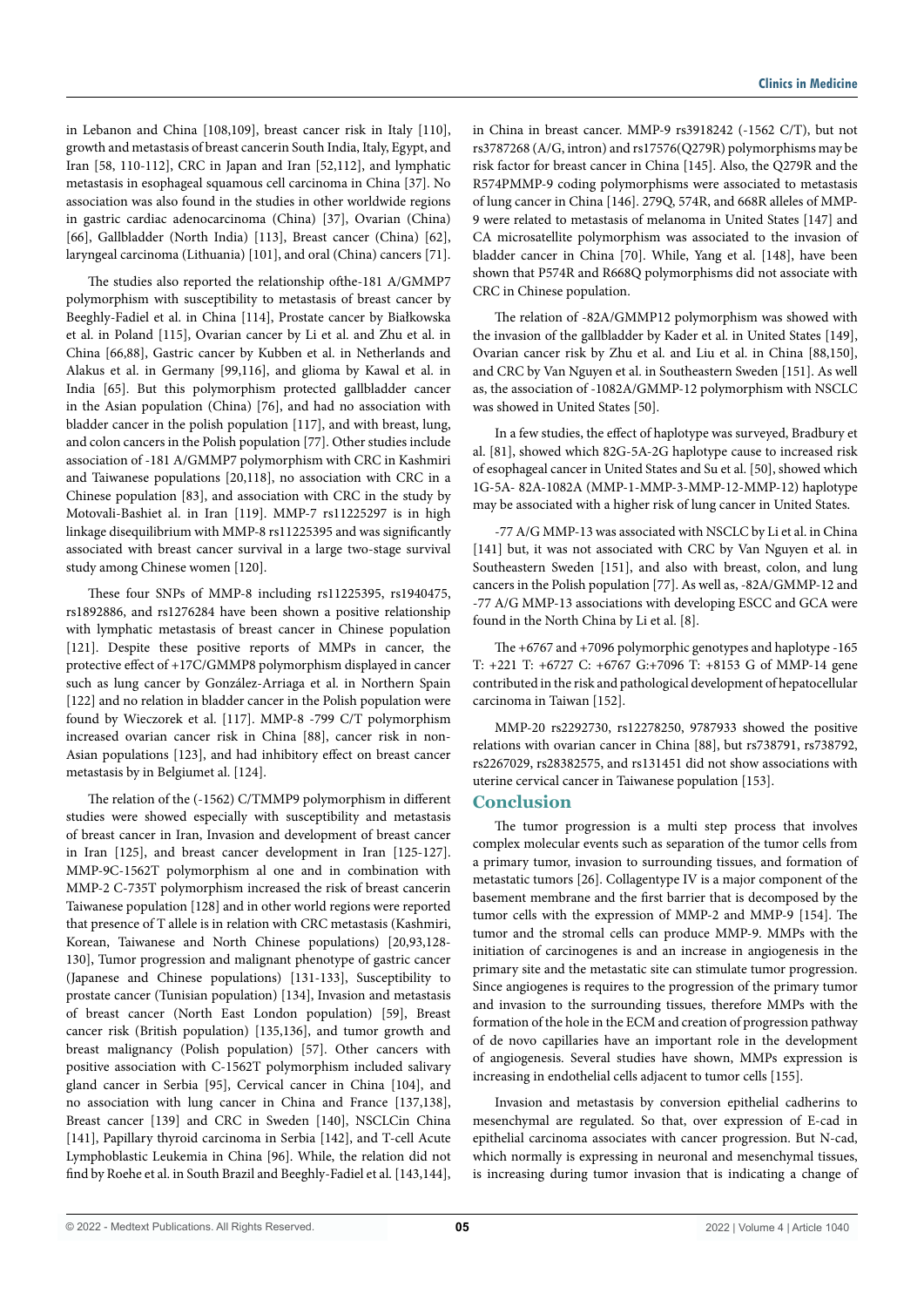epithelial to mesenchymal. R-cad is another cadherin. The studies were demonstrated the reduction of R-cad and E-cad, but increased expression of N-cad in metastatic breast cancer [156]. Metastasis is defined by the endpoints, which are metastatic failures and have been discovered in the special organs away from the primary tumor. While sometimes the steps by which the formation of metastasis is inhibited other than those observed.

Invasion, the movement of tumor cells and their penetration to near tissues has the a central role in the metastasis, and destruction of adhesive joints are increasing the mobility and separation of the tumorcells, which are leading to metastasis [157]. Studies with MMPs synthetic inhibitors were showed a more protected role of MMPs in invasion, andmetastasis. So that, British biotech inhibitor batimastate (BB-94), (a synthetic MMP inhibitor) metastatic melanoma, breast carcinoma and colon and colorectal tumor cells and breast tumor cells reduced. Also, combinational therapy with specific inhibitors of gelatinase A and cytotoxic agentshas been decreased invasion and metastasisof lung carcinoma.

Also, transfection of gelatinase A CDNA in bladder cancer cells increased the region of lung metastasis, increased expression of MT-MMP, and increased survival of carcinoma cells of mice. Several degrading proteases of ECM in addition to its activators, inhibitors, and their receptors are increasing in cancer cells [41].

MMPIs are no directly killed cancer cells but angiogenesis, invasion, and metastasis processes are targeting. There are evidences that TIMPs in the cells having receptor have growth stimulatory effects. However, factors such as the relative concentration of MMPs and specific TIMPs and extracellular environment may affect the reply of the tumor cellsto change in TIMPs expression. However, the MMPs relate to metastasis and there is no doubt that they are the main participants of the metastasis process [158,159].

The Human Genome Project has been identified millions of SNP that are attractive biomarkers in diagnosis, treatment, screening, staging, or grading [109]. New evidences showed that sequence variations including SNP in the promoter and the coding region of the MMP genes result in variable expression in different people and change of their susceptibility to cancer. MMP1, 2, 3, 7, 8, 9, 12, 13, 14, and 20 were shown to contribute in cancer such as breast, lung, CRC, ovarian, gallbladder, gastric, renal, oral, head and neck, cervical, endometrial, esophageal, nasopharyngeal, laryngeal, leukemia, salivary, prostate, tongue, thyroid, pancreatic cancers, hepatocellular carcinoma, melanoma, glioma, and etc in different populations.

Viewed differences between stated risks are presumably due to the differences in genetic context, sample size of the studied population, and environment. The main features of cancer cells can include proliferation, invasion to surrounding tissues, and migration to distant organs, which are leading to sporadic metastasis, the main cause of cancer deaths. Then, MMPs are attractive targets for cancer therapy and the developmentof new inhibitors with, less toxic and more effective, accompanied by conventional combinational factors is the main focus of cancer therapy researches. As well, the study of clinicopathological may help to identify populations at high risk and provide attractive targets for targeted therapies because, in the majority of studies, the relation of SNPs of MMP genes with clinicopathological characters such as smoking status, age, gender, stage, and grade of tumor were showed.

# **References**

- 1. Weber GF. Molecular mechanisms of metastasis. Cancer Lett. 2008;270(2):181-90.
- 2. Gupta GP, Massague J. Cancer metastasis: building a framework. Cell. 2006;127(4):679-95.
- 3. Engers R, Gabbert HE. Mechanisms of tumor metastasis: cell biological aspects and clinical implications. J Cancer Res Clin Oncol. 2000;126(12):682-92.
- 4. John A, Tuszynski G. The role of matrix metalloproteinases in tumor angiogenesis and tumor metastasis. Pathol Oncol Res. 2001;7(1):14-23.
- 5. Yao Z, Yuan T, Wang H, Yao S, Zhao Y, Liu Y, et al. MMP-2 together with MMP-9 overexpression correlated with lymph node metastasis and poor prognosis in early gastric carcinoma. Tumour Biol. 2017;39(6):1010428317700411.
- 6. Sauter W, Rosenberger A, Beckmann L, Kropp S, Mittelstrass K, Timofeeva M, et al. Matrix metalloproteinase 1 (MMP1) is associated with early-onset lung cancer. Cancer Epidemiology Biomarkers Prev. 2008;17(5):1127-35.
- 7. Wieczorek E, Wasowicz W, Gromadzinska J, Reszka E. Functional polymorphisms in the matrix metalloproteinase genes and their association with bladder cancer risk and recurrence: A mini‐review. Int J Urol. 2014;21(8):744-52.
- 8. Li Y, Sun D-l, Duan Y-n, Zhang X-j, Wang N, Zhou R-m, et al. Association of functional polymorphisms in MMPs genes with gastric cardia adenocarcinoma and esophageal squamous cell carcinoma in high incidence region of North China. Mol biol Rep. 2010;37(1):197-205.
- 9. Kiani A, Kamankesh M, Vaisi-Raygani A, Moradi M-R, Tanhapour M, Rahimi Z, et al. Activities and polymorphisms of MMP-2 and MMP-9, smoking, diabetes and risk of prostate cancer. Mol Biol Rep. 2020;47(12):9373-83.
- 10. Yeh Y-C, Sheu B-S. Matrix metalloproteinases and their inhibitors in the gastrointestinal cancers: current knowledge and clinical potential. Metalloproteinases In Medicine. 2014;1:3-13.
- 11. Atkinson J, Pennington C, Martin S, Anikin V, Mearns A, Loadman P, et al. Membrane type matrix metalloproteinases (MMPs) show differential expression in non-small cell lung cancer (NSCLC) compared to normal lung: correlation of MMP-14 mRNA expression and proteolytic activity. Eur J Cancer. 2007;43(11):1764-71.
- 12. McColgan P, Sharma P. Polymorphisms of matrix metalloproteinases 1, 2, 3 and 9 and susceptibility to lung, breast and colorectal cancer in over 30,000 subjects. Int J Cancer. 2009;125(6):1473-8.
- 13. McColgan P, Sharma P. Polymorphisms of matrix metalloproteinases 1, 2, 3 and 9 and susceptibility to lung, breast and colorectal cancer in over 30,000 subjects. Int J Cancer. 2009;125(6):1473-8.
- 14. Hu C, Weng F, Li L, Dai W, Yan J, Peng L, et al. Association between MMP-9− 1562 C/T polymorphism and susceptibility to digestive cancers: A meta-analysis. Gene. 2018;673:88-94.
- 15. Laitinen A, Hagström J, Mustonen H, Kokkola A, Tervahartiala T, Sorsa T, et al. Serum MMP-8 and TIMP-1 as prognostic biomarkers in gastric cancer. Tumor Biol. 2018;40(9):1010428318799266.
- 16. Lièvre A, Milet J, Carayol J, Le Corre D, Milan C, Pariente A, et al. Genetic polymorphisms of MMP1, MMP3 and MMP7 gene promoter and risk of colorectal adenoma. BMC cancer. 2006;6:270.
- 17. Zhang J, Jin X, Fang S, Wang R, Li Y, Wang N, et al. The functional polymorphism in the matrix metalloproteinase-7 promoter increases susceptibility to esophageal squamous cell carcinoma, gastric cardiac adenocarcinoma and non-small cell lung carcinoma. Carcinogenesis. 2005;26(10):1748-53.
- 18. Fingleton B. Matrix metalloproteinases: roles in cancer and metastasis. Front Biosci. 2006;11:479-91.
- 19. Djuric T, Zivkovic M. Overview of MMP biology and gene associations in human diseases. Role Matrix Met Hum Body Pathol. 2017;1:3-33.
- 20. Banday MZ, Sameer AS, Mir AH, Mokhdomi TA, Chowdri NA, Haq E. Matrix metalloproteinase (MMP)-2,-7 and-9 promoter polymorphisms in colorectal cancer in ethnic Kashmiri population-A case-control study and a mini review. Gene. 2016;589(1):81-9.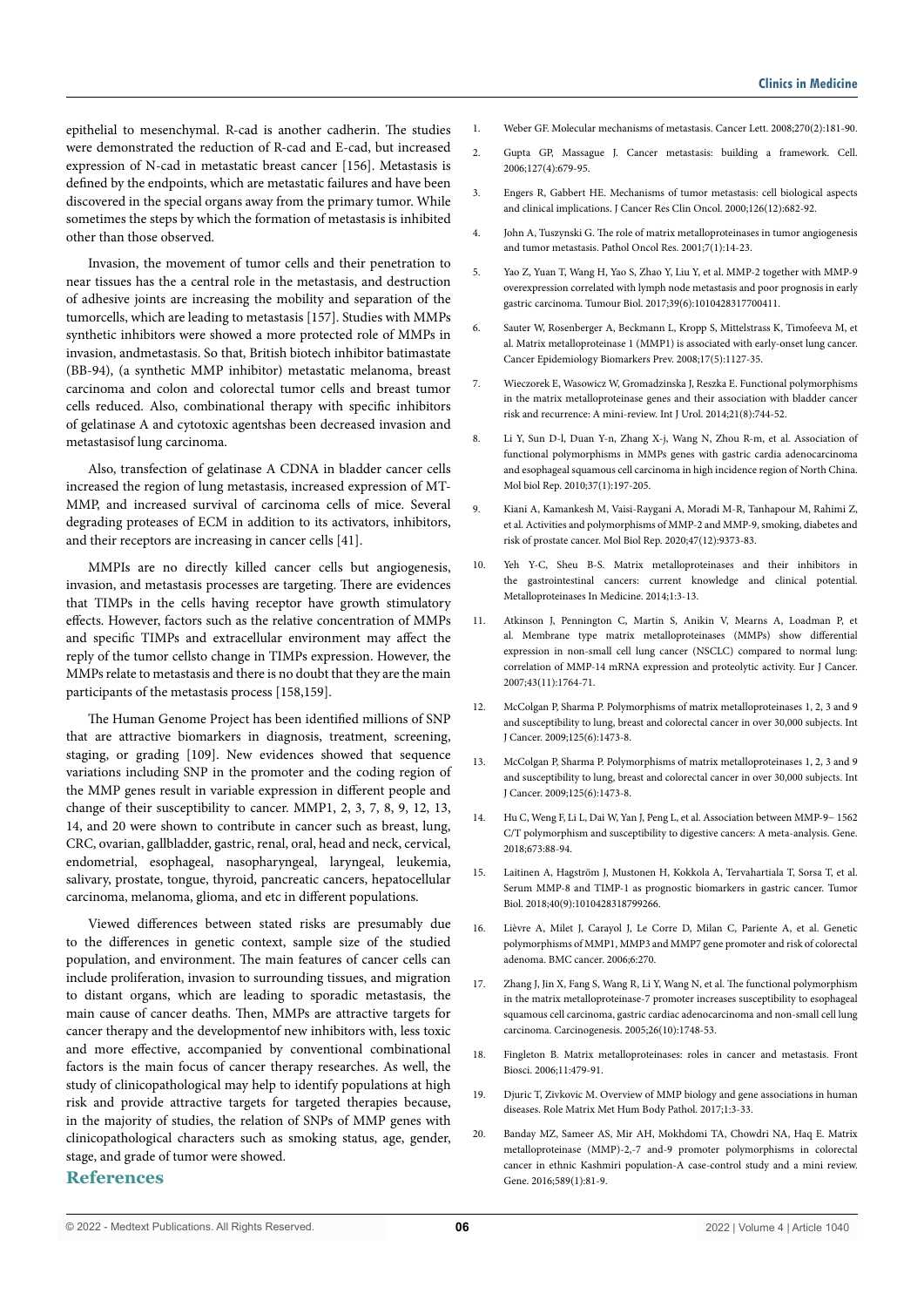- 21. Löffek S, Schilling O, Franzke C-W. Biological role of matrix metalloproteinases: a critical balance. Eur Respir J. 2011;38(1):191-208.
- 22. Ii M, Yamamoto H, Adachi Y, Maruyama Y, Shinomura Y. Role of matrix metalloproteinase-7 (matrilysin) in human cancer invasion, apoptosis, growth, and angiogenesis. Exp Biol Med (Maywood). 2006;231(1):20-7.
- 23. Zare M, Jafari-Nedooshan J, Aghili K, Ahrar H, Jarahzadeh MH, Seifi-Shalamzari N, et al. Association of Mmp-7 -181a>G Polymorphism with Colorectal Cancer and Gastric Cancer Susceptibility: A Systematic Review and Meta-Analysis. Arq Bras Cir Dig. 2019;32(3):e1449.
- 24. Fanjul-Fernández M, Folgueras AR, Cabrera S, López-Otín C. Matrix metalloproteinases: evolution, gene regulation and functional analysis in mouse models. Biochim Biophys Acta. 2010;1803(1):3-19.
- 25. Nagase H, Visse R, Murphy G. Structure and function of matrix metalloproteinases and TIMPs. Cardiovasc Res. 2006;69(3):562-73.
- 26. Yoon SO, Park SJ, Yun CH, Chung AS. Roles of matrix metalloproteinases in tumor metastasis and angiogenesis. J Biochem Mol Biol. 2003;36(1):128-37.
- 27. Decock J, Paridaens R, Ye S. Genetic polymorphisms of matrix metalloproteinases in lung, breast and colorectal cancer. Clin Genet. 2008;73(3):197-211.
- 28. Beeghly-Fadiel A, Xiang Y-B, Deming SL, Long J-R, Xu W-H, Cai Q, et al. No association between matrix metalloproteinase (MMP)-1, MMP-3, and MMP-7 SNPs and endometrial cancer risk. Cancer Epidemiol Prevention Biomarkers Prev. 2009;18(6):1925-8.
- 29. Qiu W, Zhou G, Zhai Y, Zhang X, Xie W, Zhang H, et al. No association of MMP-7, MMP-8, and MMP-21 polymorphisms with the risk of hepatocellular carcinoma in a Chinese population. Cancer Epidemiol Biomarkers Prev. 2008;17(9):2514-8.
- 30. Zhu Y, Spitz MR, Lei L, Mills GB, Wu X. A single nucleotide polymorphism in the matrix metalloproteinase-1 promoter enhances lung cancer susceptibility. Cancer Res. 2001;61(21):7825-9.
- 31. Hidalgo M, Eckhardt SG. Development of matrix metalloproteinase inhibitors in cancer therapy. J Natl Cancer Inst. 2001;93(3):178-93.
- 32. Lederle W, Hartenstein B, Meides A, Kunzelmann H, Werb Z, Angel P, et al. MMP13 as a stromal mediator in controlling persistent angiogenesis in skin carcinoma. Carcinogenesis. 2010;31(7):1175-84.
- 33. Kerbel RS. Tumor angiogenesis. N Engl J Med. 2008;358(19):2039-49.
- 34. Nishida N, Yano H, Nishida T, Kamura T, Kojiro M. Angiogenesis in cancer. Vasc Health Risk Manag. 2006;2(3):213-9.
- 35. Gao H, Lan X, Li S, Xue Y. Relationships of MMP-9, E-cadherin, and VEGF expression with clinicopathological features and response to chemosensitivity in gastric cancer. Tumour Biol. 2017;39(5):1010428317698368.
- 36. Khalid A, Javaid M. Matrix metalloproteinases: new targets in cancer therapy. J Cancer Sci Ther. 2016;8(6):143-53.
- 37. Zhang J, Jin X, Fang S, Li Y, Wang R, Guo W, et al. The functional SNP in the matrix metalloproteinase-3 promoter modifies susceptibility and lymphatic metastasis in esophageal squamous cell carcinoma but not in gastric cardiac adenocarcinoma. Carcinogenesis. 2004;25(12):2519-24.
- 38. Rundhaug JE. Matrix metalloproteinases and angiogenesis. J Cell Mol Med. 2005;9(2):267-85.
- 39. Valastyan S, Weinberg RA. Tumor metastasis: molecular insights and evolving paradigms. Cell. 2011;147(2):275-92.
- 40. Mareel M, Leroy A. Clinical, cellular, and molecular aspects of cancer invasion. Physiol Rev. 2003;83(2):337-76.
- 41. Illemann M, Bird N, Majeed A, Sehested M, Laerum OD, Lund LR, et al. MMP-9 is differentially expressed in primary human colorectal adenocarcinomas and their metastases. Mol Cancer Res. 2006;4(5):293-302.
- 42. Chen N-H, Liu J-W, Zhong J-J. Ganoderic acid T inhibits tumor invasion in vitro and in vivo through inhibition of MMP expression. Pharmacol Rep. 2010;62(1):150-63.
- 43. Quaranta M, Daniele A, Coviello M, Venneri MT, Abbate I, Caringella ME, et al. MMP-2, MMP-9, VEGF and CA 15.3 in breast cancer. Anticancer Res. 2007;27(5B):3593-600.
- 44. Valastyan S, Benaich N, Chang A, Reinhardt F, Weinberg RA. Concomitant suppression of three target genes can explain the impact of a microRNA on metastasis. Genes Dev. 2009;23(22):2592-7.
- 45. Heerboth S, Housman G, Leary M, Longacre M, Byler S, Lapinska K, et al. EMT and tumor metastasis. Clin Transl Med. 2015;4(1):6.
- 46. Zetter BR. Angiogenesis and tumor metastasis. Annu Rev Med. 1998;49(1):407-24.
- 47. Steeg PS. Targeting metastasis. Nat Rev Cancer. 2016;16(4):201-18.
- 48. Chaffer CL, Weinberg RA. A perspective on cancer cell metastasis. Science. 2011;331(6024):1559-64.
- 49. Gutiérrez-Fernández A, Fueyo A, Folgueras AR, Garabaya C, Pennington CJ, Pilgrim S, et al. Matrix metalloproteinase-8 functions as a metastasis suppressor through modulation of tumor cell adhesion and invasion. Cancer Res. 2008;68(8):2755-63.
- 50. Su L, Zhou W, Asomaning K, Lin X, Wain JC, Lynch TJ, et al. Genotypes and haplotypes of matrix metalloproteinase 1, 3 and 12 genes and the risk of lung cancer. Carcinogenesis. 2006;27(5):1024-9.
- 51. Kouhkan F, Motovali-Bashi M, Hojati Z. The influence of interstitial collagenas-1 genotype polymorphism on colorectal cancer risk in Iranian population. Cancer Invest. 2008;26(8):836-42.
- 52. Hinoda Y, Okayama N, Takano N, Fujimura K, Suehiro Y, Hamanaka Y, et al. Association of functional polymorphisms of matrix metalloproteinase (MMP)-1 and MMP-3 genes with colorectal cancer. Int J Cancer. 2002;102(5):526-9.
- 53. Sunami E, Tsuno N, Osada T, Saito S, Kitayama J, Tomozawa S, et al. MMP-1 is a prognostic marker for hematogenous metastasis of colorectal cancer. Oncologist. 2000;5(2):108-14.
- 54. Liu L, Wu J, Wu C, Wang Y, Zhong R, Zhang X, et al. A functional polymorphism (-1607 1G→ 2G) in the matrix metalloproteinase‐1 promoter is associated with development and progression of lung cancer. Cancer. 2011;117(22):5172-81.
- 55. Ma Y, Yang X, Xie YP, Yi C, Zhao F, Huang Y. Association of Matrix Metalloproteinase1-1607 1G>2G Polymorphism and Lung Cancer Risk: An Update by Meta-Analysis. Asian Pac J Cancer Prev. 2019;20(6):1841-7.
- 56. Scherf DB, Dally H, Muller P, Werle-Schneider G, Jager B, Edler L, et al. Single nucleotide polymorphisms in matrix metalloproteinase genes and lung cancer chemotherapy response and prognosis. Eur Respir J. 2010;35(2):381-90.
- 57. Przybylowska K, Kluczna A, Zadrozny M, Krawczyk T, Kulig A, Rykala J, et al. Polymorphisms of the promoter regions of matrix metalloproteinases genes MMP-1 and MMP-9 in breast cancer. Breast Cancer Res Treat. 2006;95(1):65-72.
- 58. Padala C, Tupurani MA, Puranam K, Gantala S, Shyamala N, Kondapalli MS, et al. Synergistic effect of collagenase-1 (MMP1), stromelysin-1 (MMP3) and gelatinase-B (MMP9) gene polymorphisms in breast cancer. PloS one. 2017;12(9):e0184448.
- 59. Hughes S, Agbaje O, Bowen RL, Holliday DL, Shaw JA, Duffy S, et al. Matrix metalloproteinase single-nucleotide polymorphisms and haplotypes predict breast cancer progression. Clin Cancer Res. 2007;13(22 Pt 1):6673-80.
- 60. Motevali BM, Hojati Z, Kouhkan F. Genetic Variation in MMP-1 Promoter Region and Breast Cancer Susceptibility. 2008;19(1):9-14.
- 61. Balkhi S, Mashayekhi F, Salehzadeh A, Saedi HS. Matrix metalloproteinase (MMP)-1 and MMP-3 gene variations affect MMP-1 and-3 serum concentration and associates with breast cancer. Mol Biol Rep. 2020;47(12):9637-44.
- 62. Zhou P, Du L-F, Lv G-Q, Yu X-M, Gu Y-L, Li J-P, et al. Current evidence on the relationship between four polymorphisms in the matrix metalloproteinases (MMP) gene and breast cancer risk: a meta-analysis. Breast Cancer Research and Treatment. 2010;127(3):813-8.
- 63. Hsiao CL, Liu LC, Shih TC, Lai YL, Hsu SW, Wang HC, et al. The Association of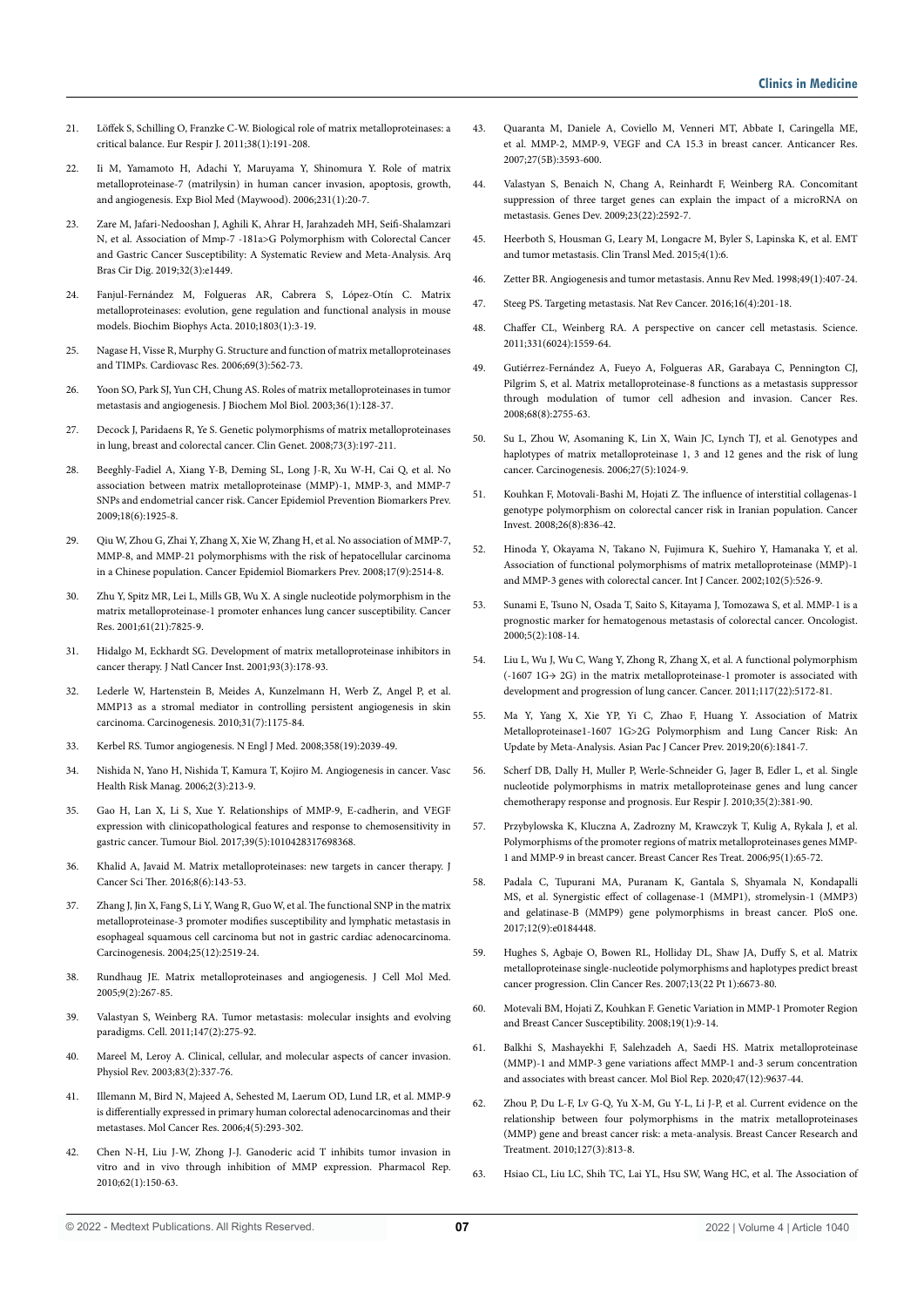Matrix Metalloproteinase-1 Promoter Polymorphisms with Breast Cancer. In Vivo. 2018;32(3):487-91.

- 64. Ye S, Dhillon S, Turner SJ, Bateman AC, Theaker JM, Pickering RM, et al. Invasiveness of cutaneous malignant melanoma is influenced by matrix metalloproteinase 1 gene polymorphism. Cancer research. 2001;61(4):1296-8.
- 65. Kawal P, Chandra A, Rajkumar, Dhole TN, Ojha B. Correlations of polymorphisms in matrix metalloproteinase-1, -2, and -7 promoters to susceptibility to malignant gliomas. Asian J Neurosurg. 2016;11(2):160-6.
- 66. Li Y, Jin X, Kang S, Wang Y, Du H, Zhang J, et al. Polymorphisms in the promoter regions of the matrix metalloproteinases-1, -3, -7, and -9 and the risk of epithelial ovarian cancer in China. Gynecol Oncol. 2006;101(1):92-6.
- 67. Kanamori Y, Matsushima M, Minaguchi T, Kobayashi K, Sagae S, Kudo R, et al. Correlation between expression of the matrix metalloproteinase-1 gene in ovarian cancers and an insertion/deletion polymorphism in its promoter region. Cancer Res. 1999;59(17):4225-7.
- 68. Ju W, Kim JW, Park NH, Song YS, Kim SC, Kang SB, et al. Matrix metalloproteinase‐1 promoter polymorphism and epithelial ovarian cancer: Does ethnicity matter? J Obstet Gynaecol Res. 2007;33(2):155-60.
- 69. Devulapalli K, Bhayal AC, Porike SK, Macherla R, Akka J, Nallari P, et al. Role of interstitial collagenase gene promoter polymorphism in the etiology of gastric cancer. Saudi J Gastroenterol. 2014;20(5):309-14.
- 70. Yan Y, Liang H, Li T, Li M, Li R, Qin X, et al. The MMP-1, MMP-2, and MMP-9 gene polymorphisms and susceptibility to bladder cancer: a meta-analysis. Tumor Biol. 2014;35(4):3047-52.
- 71. Li Y, Wang Y, Sun H, Zhang Y, Li H, Cong X, et al. Association Between Matrix Metalloproteinase-1, 2, 3 Polymorphisms and Oral Cancer Risk: A Meta-Analysis. Genet Test Mol Biomarkers. 2018;22(8):456-64.
- 72. Shimizu Y, Kondo S, Shirai A, Furukawa M, Yoshizaki T. A single nucleotide polymorphism in the matrix metalloproteinase-1 and interleukin-8 gene promoter predicts poor prognosis in tongue cancer. Auris Nasus Larynx. 2008;35(3):381-9.
- 73. Liao CH, Wu HC, Hu PS, Hsu SW, Shen TC, Hsia TC, et al. The Association of Matrix Metalloproteinase-1 Promoter Polymorphisms with Prostate Cancer in Taiwanese Patients. Anticancer Res. 2018;38(7):3907-11.
- 74. Weng H, Zeng X-T, Wang X-H, Liu T-Z, He D-L. Genetic association between matrix metalloproteinases gene polymorphisms and risk of prostate cancer: A Meta-Analysis. Front Physiol. 2017;8:975.
- 75. Nikfarjam D, Tafvizi F, Poure MS. Low level of matrix metalloproteinase-1 in patients with bladder cancer and the effect of mmp-1 polymorphism (-1607) on serum mmp-1 levels and the risk of bladder cancer. World Cancer Research Journal. 2018;5(3):e1132.
- 76. Tao L, Li Z, Lin L, Lei Y, Hongyuan Y, Hongwei J, et al. MMP1, 2, 3, 7, and 9 gene polymorphisms and urinary cancer risk: a meta-analysis. Genet Test Mol Biomarkers. 2015;19(10):548-55.
- 77. Białkowska K, Marciniak W, Muszyńska M, Baszuk P, Gupta S, Jaworska-Bieniek K, et al. Polymorphisms in MMP-1, MMP-2, MMP-7, MMP-13 and MT2A do not contribute to breast, lung and colon cancer risk in polish population. Hered Cancer Clin Pract. 2020;18:16.
- 78. Nishioka Y, Kobayashi K, Sagae S, Ishioka S, Nishikawa A, Matsushima M, et al. A single nucleotide polymorphism in the matrix metalloproteinase-1 promoter in endometrial carcinomas. Jpn J Cancer Res. 2000;91(6):612-5.
- 79. Nasr HB, Mestiri S, Chahed K, Bouaouina N, Gabbouj S, Jalbout M, et al. Matrix metalloproteinase-1 (-1607) 1G/2G and-9 (-1562) C/T promoter polymorphisms: Susceptibility and prognostic implications in nasopharyngeal carcinomas. Clin Chim Acta. 2007;384(1-2):57-63.
- 80. Kondo S, Wakisaka N, Schell MJ, Horikawa T, Sheen TS, Sato H, et al. Epstein-Barr virus latent membrane protein 1 induces the matrix metalloproteinase-1 promoter via an Ets binding site formed by a single nucleotide polymorphism: enhanced susceptibility to nasopharyngeal carcinoma. Int J Cancer. 2005;115(3):368-76.
- 81. Bradbury PA, Zhai R, Hopkins J, Kulke MH, Heist RS, Singh S, et al. Matrix metalloproteinase 1, 3 and 12 polymorphisms and esophageal adenocarcinoma risk and prognosis. Carcinogenesis. 2009;30(5):793-8.
- 82. Hirata H, Naito K, Yoshihiro S, Matsuyama H, Suehiro Y, Hinoda Y. A single nucleotide polymorphism in the matrix metalloproteinase‐1 promoter is associated with conventional renal cell carcinoma. Int J Cancer. 2003;106(3):372-4.
- 83. Fang WL, Liang WB, He H, Zhu Y, Li SL, Gao LB, et al. Association of matrix metalloproteinases 1, 7, and 9 gene polymorphisms with genetic susceptibility to colorectal carcinoma in a Han Chinese population. DNA Cell Biol. 2010;29(11):657-61.
- 84. Srivastava P, Lone TA, Kapoor R, Mittal RD. Association of promoter polymorphisms in MMP2 and TIMP2 with prostate cancer susceptibility in North India. Arch Med Res. 2012;43(2):117-24.
- 85. Habel AF, Ghali RM, Bouaziz H, Daldoul A, Hadj-Ahmed M, Mokrani A, et al. Common matrix metalloproteinase-2 gene variants and altered susceptibility to breast cancer and associated features in Tunisian women. Tumor Biol. 2019;41(4):1010428319845749.
- 86. Slattery ML, John E, Torres-Mejia G, Stern M, Lundgreen A, Hines L, et al. Matrix metalloproteinase genes are associated with breast cancer risk and survival: the Breast Cancer Health Disparities Study. PloS one. 2013;8(5):e63165.
- 87. Grieu F, Li WQ, Iacopetta B. Genetic polymorphisms in the MMP-2 and MMP-9 genes and breast cancer phenotype. Breast Cancer Res Treat. 2004;88(3):197-204.
- 88. Zhu XM, Sun WF. Association between matrix metalloproteinases polymorphisms and ovarian cancer risk: A meta-analysis and systematic review. PloS one. 2017;12(9):e0185456.
- 89. Miao X, Yu C, Tan W, Xiong P, Liang G, Lu W, et al. A functional polymorphism in the matrix metalloproteinase-2 gene promoter (-1306C/T) is associated with risk of development but not metastasis of gastric cardia adenocarcinoma. Cancer Res. 2003;63(14):3987-90.
- 90. Wu LM, Zhang F, Xie HY, Xu X, Chen QX, Yin SY, et al. MMP2 promoter polymorphism (C-1306T) and risk of recurrence in patients with hepatocellular carcinoma after transplantation. Clin Genet. 2008;73(3):273-8.
- 91. Xu E, Lai M, Lv B, Xing X, Huang Q, Xia X. A single nucleotide polymorphism in the matrix metalloproteinase-2 promoter is associated with colorectal cancer. Biochemical Biophs Res Commun. 2004;324(3):999-1003.
- 92. Saeed HM, Alanazi MS, Parine NR, Shaik J, Semlali A, Alharbi O, et al. Matrix metalloproteinase-2 (-1306 c>t) promoter polymorphism and risk of colorectal cancer in the Saudi population. Asian Pac J Cancer Prev. 2013;14(10):6025-30.
- 93. Kang MJ, Jung SA, Jung JM, Kim SE, Jung HK, Kim TH, et al. Associations between single nucleotide polymorphisms of MMP2, VEGF, and HIF1A genes and the risk of developing colorectal cancer. Anticancer Res. 2011;31(2):575-84.
- 94. Yu C, Pan K, Xing D, Liang G, Tan W, Zhang L, et al. Correlation between a single nucleotide polymorphism in the matrix metalloproteinase-2 promoter and risk of lung cancer. Cancer Res. 2002;62(22):6430-3.
- 95. Radunovic M, Nikolic N, Milenkovic S, Tomanovic N, Boricic I, Dimitrijevic M, et al. The MMP-2 and MMP-9 promoter polymorphisms and susceptibility to salivary gland cancer. J BUON. 2016;21(3):597-602.
- 96. Lin C-M, Zeng Y-L, Xiao M, Mei X-Q, Shen L-Y, Guo M-X, et al. The relationship between MMP-2-1306C> T and MMP-9-1562C> T polymorphisms and the risk and prognosis of T-cell acute lymphoblastic leukemia in a Chinese population: a case-control study. Cell Physiol Biochem. 2017;42(4):1458-68.
- 97. Yu C, Zhou Y, Miao X, Xiong P, Tan W, Lin D. Functional haplotypes in the promoter of matrix metalloproteinase-2 predict risk of the occurrence and metastasis of esophageal cancer. Cancer Res. 2004;64(20):7622-8.
- 98. Srivastava P, Kapoor R, Mittal RD. Association of single nucleotide polymorphisms in promoter of matrix metalloproteinase-2, 8 genes with bladder cancer risk in Northern India. Urol Oncol. 2013;31(2)247-54.
- 99. Kubben FJ, Sier CF, Meijer MJ, van den Berg M, van der Reijden JJ, Griffioen G, et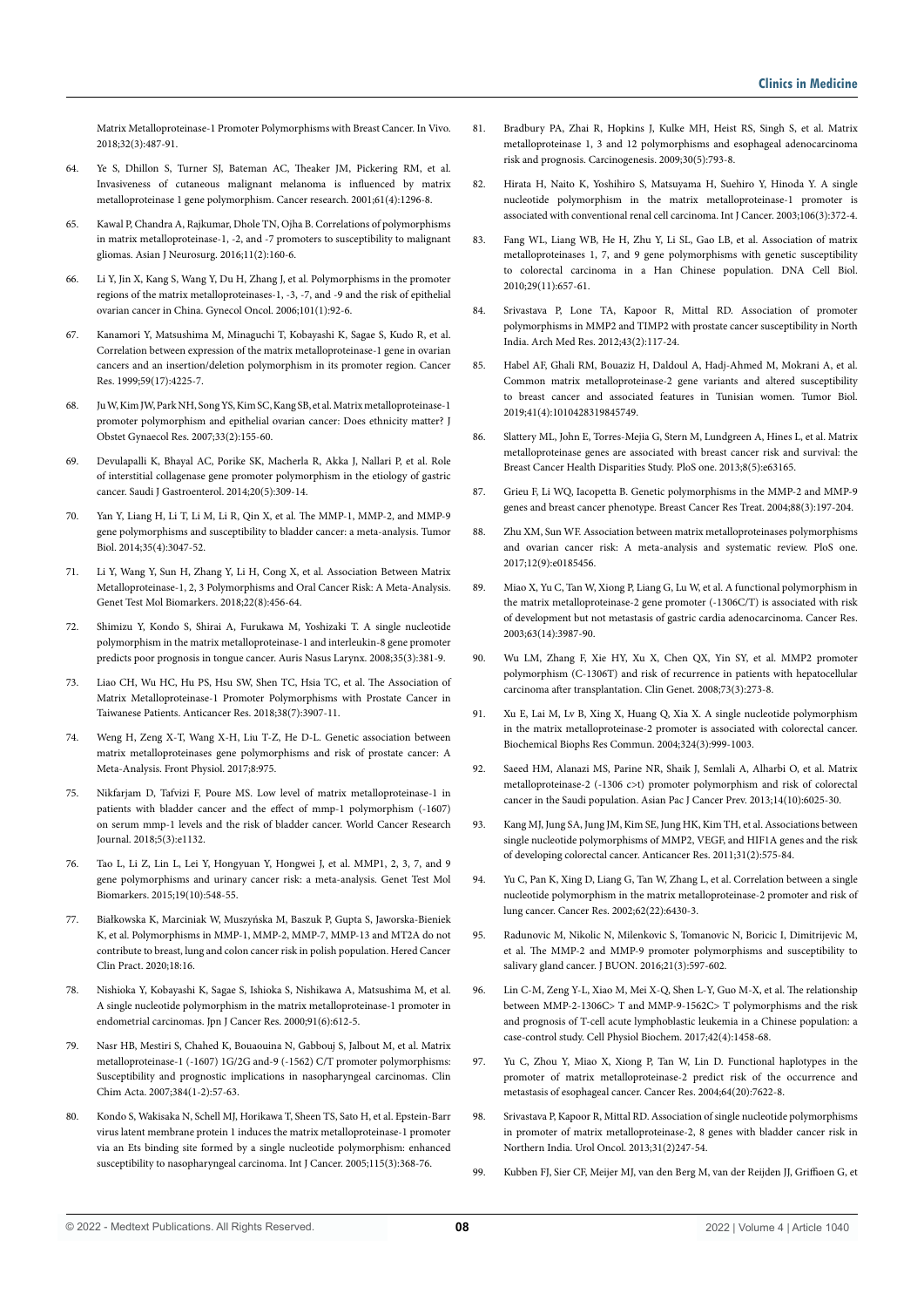al. Clinical impact of MMP and TIMP gene polymorphisms in gastric cancer. Br J Cancer. 2006;95(6):744-51.

- 100. Adabi Z, Mohsen Ziaei SA, Imani M, Samzadeh M, Narouie B, Jamaldini SH, et al. Genetic Polymorphism of MMP2 Gene and Susceptibility to Prostate Cancer. Arch Med Res. 2015;46(7):546-50.
- 101. Liutkevicius V, Lesauskaite V, Liutkeviciene R, Vaiciulis P, Uloza V. Matrix Metalloproteinases (MMP-2,-3,-9) Gene Polymorphisms in Cases of Benign Vocal Fold Lesions and Laryngeal Carcinoma. In Vivo. 2020;34(1):267-74.
- 102. Zhou Y, Yu C, Miao X, Tan W, Liang G, Xiong P, et al. Substantial reduction in risk of breast cancer associated with genetic polymorphisms in the promoters of the matrix metalloproteinase-2 and tissue inhibitor of metalloproteinase-2 genes. Carcinogenesis. 2004;25(3):399-404.
- 103. Hajihoseini S, KHALIL BM, Khosravi A, Ghezelsofla E, Ghaderi A. Prognostic significance of MMP2 and MMP9 functional promoter single nucleotide polymorphisms in head and neck squamous cell carcinoma. 2011;14(2):137-44.
- 104. Zhang H, Li G, Zhang Z, Wang S, Zhang S. MMP-2 and MMP-9 gene polymorphisms associated with cervical cancer risk. Int J Clin Exp Pathol. 2017;10(12):11760-5.
- 105. Zhou Y, Yu C, Miao X, Wang Y, Tan W, Sun T, et al. Functional haplotypes in the promoter of matrix metalloproteinase-2 and lung cancer susceptibility. Carcinogenesis. 2005;26(6):1117-21.
- 106. Dofara SG, Chang S-L, Diorio C. Gene Polymorphisms and Circulating Levels of MMP-2 and MMP-9: A Review of Their Role in Breast Cancer Risk. Anticancer Res. 2020;40(7):3619-31.
- 107. Habel AF, Ghali RM, Bouaziz H, Daldoul A, Hadj-Ahmed M, Mokrani A, et al. Common matrix metalloproteinase-2 gene variants and altered susceptibility to breast cancer and associated features in Tunisian women. Tumour Biol. 2019;41(4):1010428319845749.
- 108. Fakhoury HM, Noureddine S, Tamim H, Chmaisse H, Makki R. Association of MMP3-1171(5A>6A) polymorphism with lung cancer in Lebanon. Genet Test Mol Biomarkers. 2012;16(8):988-90.
- 109. Sun T, Gao Y, Tan W, Ma S, Zhang X, Wang Y, et al. Haplotypes in matrix metalloproteinase gene cluster on chromosome 11q22 contribute to the risk of lung cancer development and progression. Clin Cancer Res. 2006;12(23):7009-17.
- 110. Ghilardi G, Biondi ML, Caputo M, Leviti S, DeMonti M, Guagnellini E, et al. A single nucleotide polymorphism in the matrix metalloproteinase-3 promoter enhances breast cancer susceptibility. Clin Cancer Res. 2002;8(12):3820-3.
- 111. Ibrahim FAER, Elfeky SE, Haroun M, Ahmed MAE, Elnaggar M, Ismail NAE, et al. Association of matrix metalloproteinases 3 and 9 single nucleotide polymorphisms with breast cancer risk: A case-control study. Mol Clin Oncol. 2020;13(1):54-62.
- 112. Motovali-Bashi M, Hojati Z, Hajihoseiny S, Hemmati S. The stromelysin-1 5A/5A genotype enhances colorectal cancer cell invasion in Iranian population. J Res Med Sci. 2012;17(10):962-6.
- 113. Srivastava P, Mandhani A, Kapoor R, Mittal RD. Role of MMP-3 and MMP-9 and their haplotypes in risk of bladder cancer in North Indian cohort. Ann Surg Oncol. 2010;17(11):3068-75.
- 114. Beeghly-Fadiel A, Long JR, Gao YT, Li C, Qu S, Cai Q, et al. Common MMP-7 polymorphisms and breast cancer susceptibility: a multistage study of association and functionality. Cancer Res. 2008;68(15):6453-9.
- 115. Białkowska K, Marciniak W, Muszyńska M, Baszuk P, Gupta S, Jaworska-Bieniek K, et al. Association of zinc level and polymorphism in MMP-7 gene with prostate cancer in Polish population. PloS one. 2018;13(7):e0201065.
- 116. Alakus H, Afriani N, Warnecke-Eberz U, Bollschweiler E, Fetzner U, Drebber U, et al. Clinical impact of MMP and TIMP gene polymorphisms in gastric cancer. World J Surg. 2010;34(12):2853-9.
- 117. Wieczorek E, Reszka E, Wasowicz W, Grzegorczyk A, Konecki T, Sosnowski M, et al. MMP7 and MMP8 genetic polymorphisms in bladder cancer patients. Cent European J Urol. 2014;66(4):405-10.
- 118. Yueh TC, Wu CN, Hung YW, Chang WS, Fu CK, Pei JS, et al. The Contribution of MMP-7 Genotypes to Colorectal Cancer Susceptibility in Taiwan. Cancer Genomics Proteomics. 2018;15(3):207-12.
- 119. Motovali-Bashi M, Sadeghi Z, Hemati S. Relationship between-181 (A/G) region single nucleotide polymorphisms of matrilysin gene promoter and the onset and prevalence of colorectal cancer using tetra-primer ARMS PCR and RFLP-PCR techniques. Basic & Clinical Cancer Research. 2015;7(2&3):20-31.
- 120. Beeghly-Fadiel A, Zheng W, Lu W, Long J, Zheng Y, Cai H, et al. Replication study for reported SNP associations with breast cancer survival. J Cancer Res Clin Oncol. 2012;138(6):1019-26.
- 121. Decock J, Long J-R, Laxton RC, Shu X-O, Hodgkinson C, Hendrickx W, et al. Association of matrix metalloproteinase-8 gene variation with breast cancer prognosis. Cancer Res. 2007;67(21):10214-21.
- 122. González-Arriaga P, López-Cima MF, Fernández-Somoano A, Pascual T, Marrón MG, Puente XS, et al. Polymorphism+ 17 C/G in matrix metalloprotease MMP8 decreases lung cancer risk. BMC cancer. 2008;8:378.
- 123. Feng J, Chen Y, Hua W, Sun X, Chen Y, Liu Y, et al. The MMP-8 rs11225395 Promoter Polymorphism Increases Cancer Risk of Non-Asian Populations: Evidence from a Meta-Analysis. Biomolecules. 2019;9(10):570.
- 124. Decock J, Long JR, Laxton RC, Shu XO, Hodgkinson C, Hendrickx W, et al. Association of matrix metalloproteinase-8 gene variation with breast cancer prognosis. Cancer Res. 2007;67(21):10214-21.
- 125. Sadeghi M, Motovali-Bashi M, Hojati Z. MMP-9 promoter polymorphism associated with tumor progression of breast cancer in Iranian population. International Journal of Integrative Biology. 2009;6(1):33-7.
- 126. Hemati S, Sadeghi M, Motovali-Bashi M, Sahebi A, Malekshahi ZV. Higher plasma MMP-9 level in breast cancer patients with MMP-9 promoter T allele. Journal of Biological Research. 2010;13:113-8.
- 127. Motovali-Bashi M, Sadeghi M, Hemmati S. Serum MMP-9 level associated with initiation and progression steps of breast cancer in the Iranian population. Reproductive sciences. 2010;17(6):585-9.
- 128. Wu MH, Tzeng HE, Wu CN, Yueh TC, Peng YC, Tsai CH, et al. Association of Matrix Metalloproteinase-9 rs3918242 Promoter Genotypes With Colorectal Cancer Risk. Anticancer Res. 2019;39(12):6523-9.
- 129. Xing L-L, Wang Z-N, Jiang L, Zhang Y, Xu Y-Y, Li J, et al. Matrix metalloproteinase-9-1562C> T polymorphism may increase the risk of lymphatic metastasis of colorectal cancer. World J Gastroenterol. 2007;13(34):4626-9.
- 130. Park KS, Kim SJ, Kim KH, Kim JC. Clinical characteristics of TIMP2, MMP2, and MMP9 gene polymorphisms in colorectal cancer. J Gastroenterol Hepatol. 2011;26(2):391-7.
- 131. Matsumura S, Oue N, Hamai Y, Kitadai Y, Fujii K, Chayama K, et al. A single nucleotide polymorphism in the MMP-9 promoter is correlated with tumor progression and malignant phenotype of gastric cancer. American Association for Cancer Research. 2004.
- 132. Matsumura S, Oue N, Nakayama H, Kitadai Y, Yoshida K, Yamaguchi Y, et al. A single nucleotide polymorphism in the MMP-9 promoter affects tumor progression and invasive phenotype of gastric cancer. J Cancer Res Clin Oncol. 2005;131(1):19-25.
- 133. Peng Z, Jia J, Gong W, Gao X, Ma P, Jin Z, et al. The association of matrix metalloproteinase-9 promoter polymorphisms with gastric cancer risk: a metaanalysis. Oncotarget. 2017;8(58):99024-32.
- 134. Sfar S, Saad H, Mosbah F, Gabbouj S, Chouchane L. TSP1 and MMP9 genetic variants in sporadic prostate cancer. Cancer Genet Cytogenet. 2007;172(1):38-44.
- 135. Grieu F, Li WQ, Iacopetta B. Genetic polymorphisms in the MMP-2 and MMP-9 genes and breast cancer phenotype. Breast Cancer Res Treat. 2004;88(3):197-204.
- 136. Ranuncolo SM, Armanasco E, Cresta C, Bal de Kier Joffe E, Puricelli L. Plasma MMP‐9 (92 kDa‐MMP) activity is useful in the follow‐up and in the assessment of prognosis in breast cancer patients. Int J Cancer. 2003;106(5):745-51.